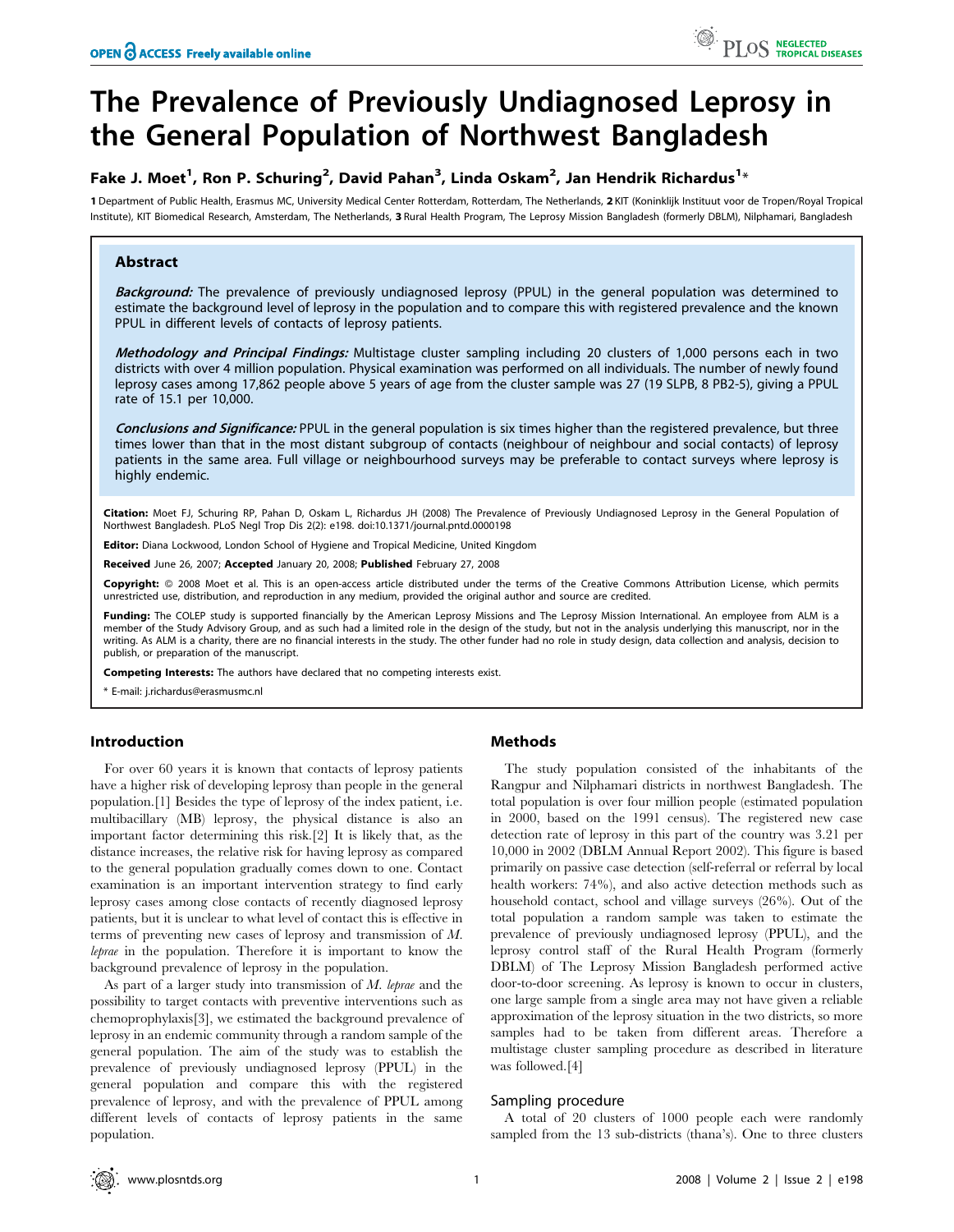#### Author Summary

In order to estimate the level of leprosy in an area with many leprosy patients, we determined the prevalence of previously undiagnosed leprosy in the general population and compared this with the registered (or known) number of leprosy patients. We also compared it with the known prevalence of leprosy in contacts of leprosy patients. We examined 20 randomly selected geographical clusters of 1,000 persons each in two districts of Bangladesh, with over 4 million population. Physical examination was performed on all individuals. The number of newly found leprosy cases among 17,862 people above 5 years of age from the clusters was 27, giving a rate of previously undiagnosed leprosy of 15.1 per 10,000. This rate is six times higher than the registered prevalence, but three times lower than the rate in the most distant subgroup of contacts (neighbour of neighbour and social contacts) of leprosy patients in the same area. We conclude that in areas where leprosy is common, it may be preferable to do full village or neighbourhood surveys when a new leprosy patient is found, rather than to limit contact surveys to close contacts only, such as household members.

were allocated to each sub-district proportionally to the size of its population. A list of unions (in rural areas) and wards (in urban areas) per sub-district was drawn up. A union or ward has an average population of around 23,500. In case the population of a large union was more than three times the size of that of the smallest union, the largest union was split. Then one to three unions (the number of clusters allocated to that sub-district) were selected from the list by means of computerised randomisation. Per selected union a list of all sub-unions (mostly equivalent to villages) was prepared in such a way that the population of the largest village was maximally three times the population of the smallest. These sub-unions have an average population of 5300. Grouping of small villages was sometimes needed, as the accepted minimum size was a population of 1600 (estimation based on census 1991). The computer then randomly selected one subunion per union. Three out of the twenty clusters were thus allocated to urban areas, which is a proper reflection of the population figures.

#### Survey

The surveys of all clusters were performed between November 2002 and February 2003. The population of the village/area was informed in advance about the purpose and time the team would perform the survey. During the survey the people were asked about symptoms of leprosy and a body check was performed. Genital areas, and for females also the buttocks and the breasts, were not examined. The survey included all people present, whereby female health workers examined the adult females. It started at the northern border of the selected area and stopped when about 1000 people were examined. The criteria used for diagnosis and classification were those of the local leprosy control programme, which follows the WHO guidelines [5], but those patients with a single lesion with a satellite were recorded as single lesion paucibacillary (SLPB) and not as paucibacillary with 2–5 lesions (PB2-5).[6] All persons suspected of having leprosy were referred to an experienced medical doctor for confirmation. If the disease was confirmed, people were offered regular treatment. All data were entered on registration cards, whereby partly filled cards were used for the next household.

#### Analysis

Data were analysed by means of descriptive statistics and logistic regression with the Statistical Package for the Social Sciences (SPSS for Windows, release 11.0.1, SPSS Inc., Chicago, Illinois).

#### Ethical clearance

We obtained ethical clearance from the Ethical Review Committee of the Bangladesh Medical Research Council in Dhaka (ref. no. BMRC/ERC/2001-2004/799). All subjects were informed verbally in their own language (Bangla) about the study and invited to participate. Written consent was requested from each adult. For children consent from a parent or guardian was given.

#### Results

The total number of people enumerated on the registration cards was 20,299 of whom 100 were excluded because there were missing data in the records. Of 52 people it was known that they were released from leprosy treatment (RFT) before the survey. As cured leprosy patients presumably can become infected again, these known RFT cases were not excluded. There were 2337 children (1208 male and 1129 female) below the age of five years. As we used the figures in comparison to the figures from the COLEP chemoprophylaxis trial from which under-fives were excluded[3], the children below the age of five were also excluded from the analysis in this study. This left 17,862 persons for this analysis. Table 1 shows the sex and age distribution by cluster. Among these people, 27 previously undiagnosed cases of leprosy were found. The PPUL is thus 15.1 per 10,000 (95% CI =  $9.4-$ 20.8). All newly found cases had PB leprosy (19 SLPB, 8 PB2-5). None of the children younger than 5 years of age had leprosy, so when they are included, the PPUL comes down to 13.4 per 10,000.

Table 2 shows the PPUL per age group and by sex. There is no difference in risk between the sexes, but there is a trend that people of higher age are more at risk. When the subjects are divided into two age groups (under 30 years of age and 30 years and above), age is a statistically significant risk factor. The OR for those 30 years of age or older is 2.55 (95% CI = 1.17–5.57, p = 0.019).

#### Discussion

The PPUL in northwest Bangladesh in the population of 5 years and older, as found by means of a random cluster survey, is 15.1 per 10,000. This study, which included about 0.5% of the total population of the area, was based on established multistage cluster sampling techniques. We believe that the results give a reliable picture of the leprosy situation in northwest Bangladesh, in an area where an extensive leprosy control programme has been implemented for more than 10 years.

Potential sources for selection and information bias were considered, especially as only those present during the survey were included. Selection bias on cluster level is not likely, but on individual level selection bias is possible as the survey is announced in advance and those afraid of the diagnosis may go into hiding. Males are less likely to be at home during the day and indeed only 42% of those examined are males. In our data, however, the PPUL among males and females is the same. It is possible that, due to stigma, those with leprosy have a higher chance of being unemployed or rejected at school, so they could be overrepresented at the survey, but as all patients found were in the early stage of the disease, this does not seem to be a likely reason for the high number of cases found in our study. We conclude that the possible sources of bias probably have had no effect.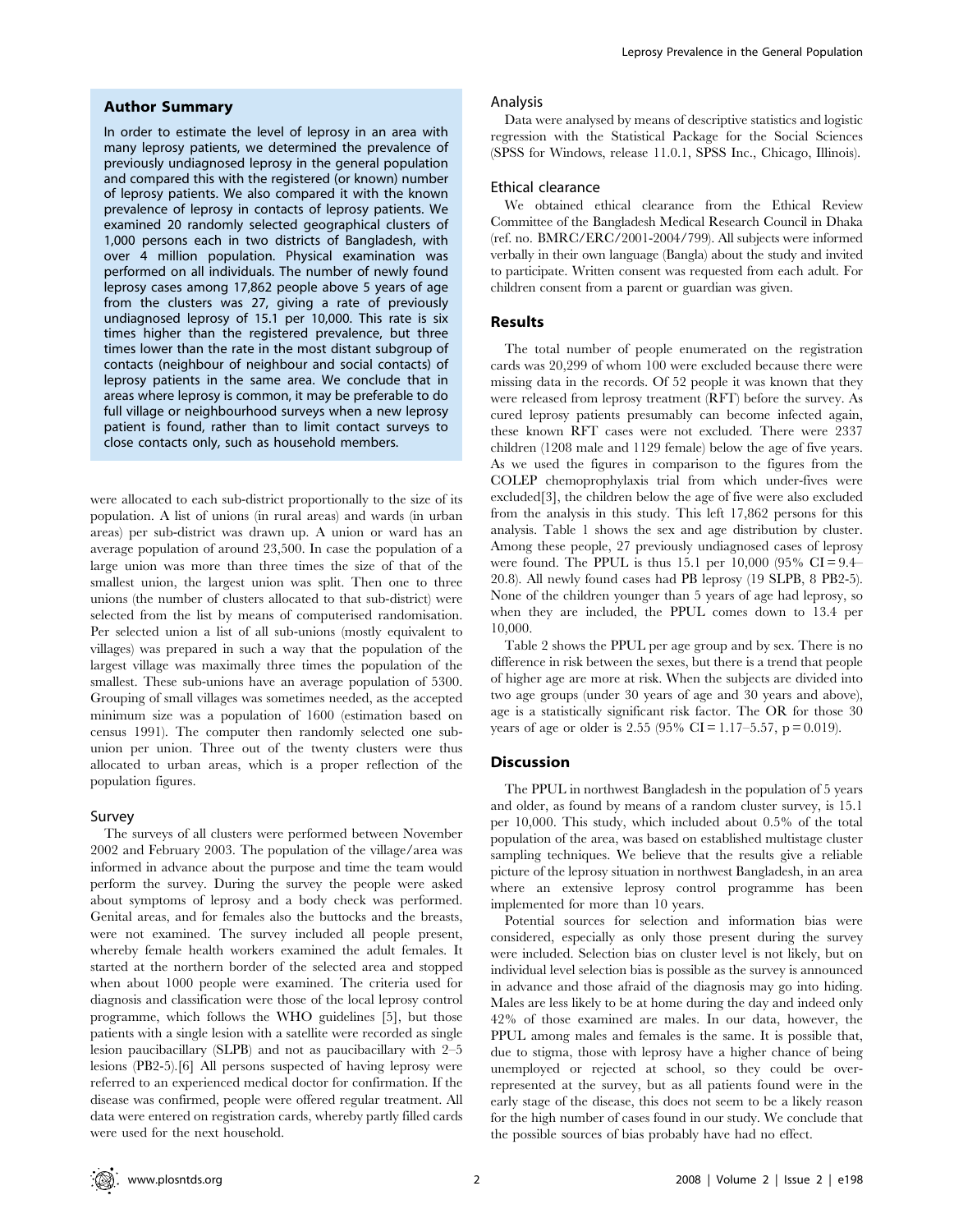Table 1. Sex, age, newly found leprosy patients by cluster.

| <b>Cluster</b>          | N      | M/F<br>ratio <sup>1</sup> | Age  |                                |                                |                         | No. of newly<br>found cases | <b>Newly found</b><br>cases per 10,000 | Registered<br>prevalence <sup>2</sup> |
|-------------------------|--------|---------------------------|------|--------------------------------|--------------------------------|-------------------------|-----------------------------|----------------------------------------|---------------------------------------|
|                         |        |                           | Mean | 25 <sup>th</sup><br>percentile | 50 <sup>th</sup><br>percentile | $75^{th}$<br>percentile |                             |                                        |                                       |
| $\vert$ 1               | 938    | 0.70                      | 25.9 | 11                             | 23                             | 36                      | 0                           | $\mathbf 0$                            | 4.91                                  |
| $\overline{\mathbf{c}}$ | 895    | 0.70                      | 24.2 | 11                             | 19                             | 35                      | 6                           | 67.0                                   | 4.26                                  |
| $\overline{\mathbf{3}}$ | 871    | 0.99                      | 25.5 | 11                             | 21                             | 36                      | $\pmb{0}$                   | $\mathbf 0$                            | 2.51                                  |
| $\overline{\mathbf{4}}$ | 866    | 0.59                      | 25.9 | 11                             | 23                             | 37                      | $\mathbf 0$                 | $\mathbf 0$                            | 2.03                                  |
| 5                       | 897    | 0.73                      | 29.1 | 13                             | 25                             | 43                      | 0                           | $\mathbf 0$                            | 2.03                                  |
| 6 (urban)               | 904    | 0.53                      | 23.4 | 11                             | 20                             | 33                      | $\overline{2}$              | 22.1                                   | 3.42                                  |
| 7                       | 852    | 0.64                      | 25.3 | 11                             | 23                             | 36                      | $\mathbf{1}$                | 11.7                                   | 3.42                                  |
| $\bf 8$                 | 892    | 0.73                      | 26.1 | 12                             | 21                             | 38                      | 5                           | 56.1                                   | 4.21                                  |
| 9                       | 934    | 0.85                      | 27.0 | 13                             | 23                             | 36                      | $\pmb{0}$                   | 0                                      | 1.71                                  |
| 10                      | 911    | 0.58                      | 27.4 | 12                             | 24                             | 41                      | 3                           | 32.9                                   | 3.98                                  |
| 11                      | 862    | 0.55                      | 25.1 | 11                             | 23                             | 35                      | 0                           | $\mathbf 0$                            | 1.45                                  |
| 12 (urban)              | 862    | 0.72                      | 26.5 | 11                             | 23                             | 38                      | $\overline{4}$              | 46.4                                   | 1.61                                  |
| 13 (urban)              | 913    | 0.68                      | 26.4 | 13                             | 23                             | 38                      | $\mathbf{1}$                | 11.0                                   | 1.61                                  |
| 14                      | 903    | 0.92                      | 28.3 | 13                             | 27                             | 41                      | $\mathbf 0$                 | $\mathbf 0$                            | 1.61                                  |
| 15                      | 848    | 0.58                      | 30.0 | 14                             | 26                             | 41                      | 0                           | $\mathbf 0$                            | 0.91                                  |
| 16                      | 950    | 0.81                      | 28.2 | 13                             | 26                             | 41                      | $\mathbf{1}$                | 10.5                                   | 0.91                                  |
| 17                      | 934    | 0.63                      | 28.4 | 13                             | 26                             | 41                      | $\mathbf{1}$                | 10.7                                   | 0.91                                  |
| 18                      | 872    | 0.59                      | 28.8 | 15                             | 26                             | 40                      | 3                           | 34.4                                   | 0.99                                  |
| 19                      | 865    | 0.68                      | 27.4 | 13                             | 25                             | 38                      | 0                           | $\mathbf 0$                            | 0.99                                  |
| 20                      | 893    | 0.69                      | 26.2 | 11                             | 23                             | 38                      | $\mathbf 0$                 | $\mathbf 0$                            | 1.30                                  |
| Total                   | 17,862 | 0.69                      | 26.8 | 12                             | 23                             | 38                      | 27                          | 15.1                                   | 2.31                                  |
|                         |        |                           |      |                                |                                |                         |                             | (CI 95% 9-21)                          |                                       |

1 M/F ratio = male/female ratio.

<sup>2</sup>Registered prevalence (at sub-district level) per 10,000 population per September 30, 2002, before the survey.

doi:10.1371/journal.pntd.0000198.t001

In the past, over-diagnosis has not been a problem in this particular field programme, as was confirmed by an independent evaluator in 2001[7], but to avoid possible over-diagnosis in this study, all suspected cases were seen by senior leprosy control

Table 2. Number of people examined and prevalence of previously undiagnosed leprosy (PPUL) per 10,000 by age and sex.

| Age (in<br>years) | Male |                |             | Female | Total<br><b>PPUL</b> |             |          |
|-------------------|------|----------------|-------------|--------|----------------------|-------------|----------|
|                   | N    | Leprosy        | <b>PPUL</b> | N      | Leprosy              | <b>PPUL</b> |          |
| $5 - 9$           | 1542 | 1              | 6.5         | 1597   | $\Omega$             | 0           | 3.2      |
| $10 - 14$         | 1277 | $\overline{2}$ | 15.7        | 1378   | $\overline{2}$       | 14.5        | 15.1     |
| $15 - 19$         | 746  | 1              | 13.4        | 1115   | 1                    | 9.0         | 10.7     |
| $20 - 29$         | 963  | $\mathbf 0$    | $\Omega$    | 2091   | 3                    | 14.4        | 9.8      |
| $30 - 39$         | 979  | 4              | 50.6        | 1964   | $\overline{2}$       | 10.2        | 20.4     |
| $40 - 49$         | 797  | $\overline{2}$ | 25.2        | 1279   | 3                    | 23.5        | 24.1     |
| $\geq 50$         | 973  | 1              | 10.3        | 1159   | 5                    | 43.2        | 28.1     |
| Not recorded      | 1    | $\mathbf 0$    | $\Omega$    | 1      | $\Omega$             | $\Omega$    | $\Omega$ |
| Total             | 7278 | 11             | 15.1        | 10584  | 16                   | 15.1        | 15.1     |

doi:10.1371/journal.pntd.0000198.t002

officers with more than 5 years experience in the diagnosis of leprosy at referral centre level, and confirmed by a medical doctor.

We found that the PPUL (including children under five) found by active screening was nearly 6 times higher than the registered prevalence (13.4 vs. 2.31/10,000). Registered prevalence is largely based on passive case detection. A large difference between the official new case detection (NCD) or prevalence, based on passive case detection, and the NCD or prevalence found by door-to-door surveys has been described before. For example, Schreuder et al. found by a rapid village survey in Java, Indonesia, two and a half times the number of known cases[8], and Bakker et al. found during a survey on a few small Indonesian islands 96 cases of leprosy of whom only 11 were previously known.[9] Different sample surveys in India have also revealed sample prevalences 4–5 times the recorded prevalence.[10] Self-healing of leprosy contributes to the difference between active and passive casefinding. In South India Ekambaram et al. found that the percentage of self-healing among non-lepromatous patients was around 74%.[11] In Africa Browne found that 34% of non-treated patients healed spontaneously.[12]

Table 3 shows the PPUL in the general population sample as described in this paper, together with the PPUL in the subgroups of contacts of leprosy patients as found during the intake of the COLEP trial.[13] These subgroups were defined by their physical distance to the index patient. The age distribution in the general population examined is similar to the distribution in the contact